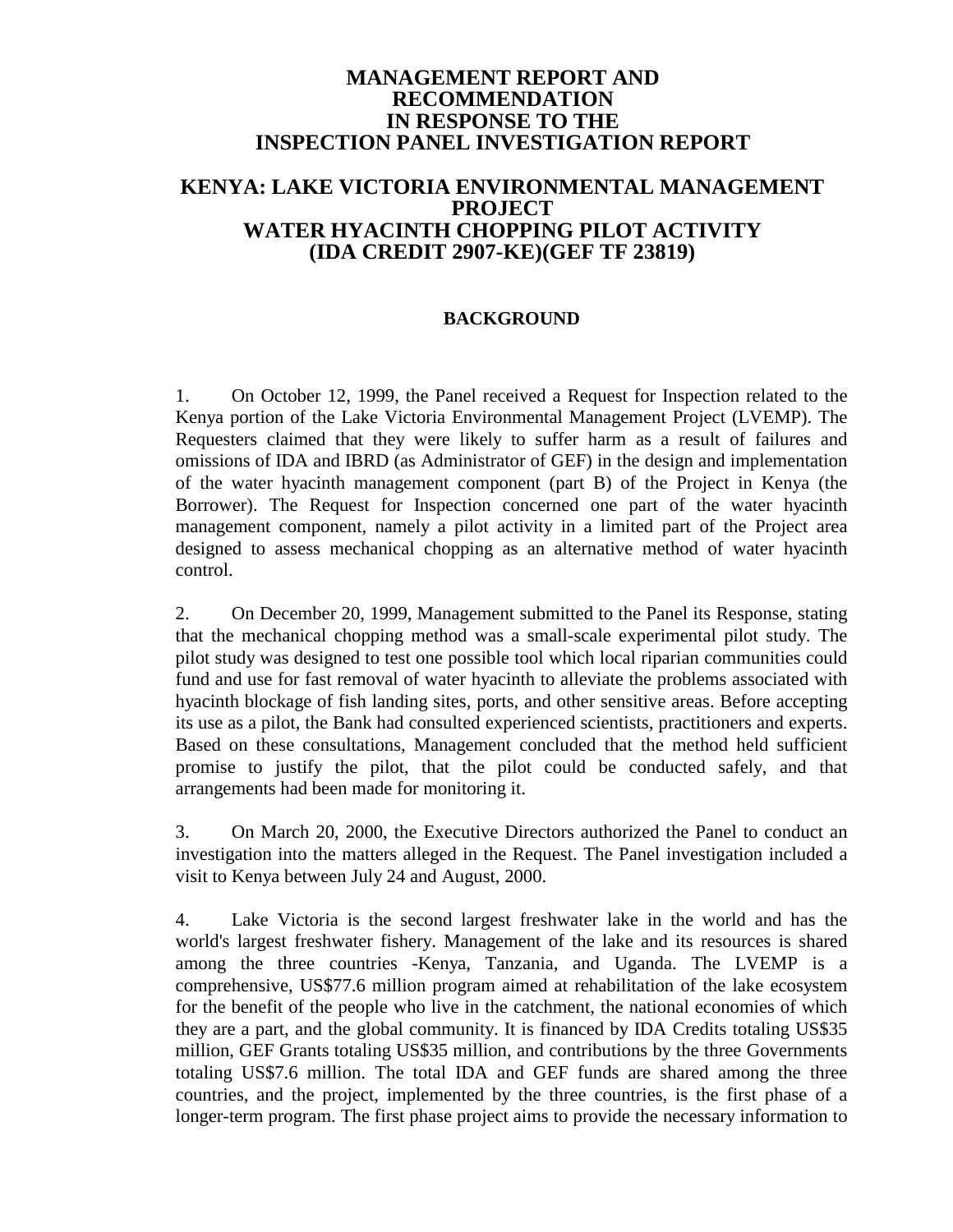improve management of the lake ecosystem, establish mechanisms for cooperative management by the three countries, identify and demonstrate practical, self-sustaining remedies, and simultaneously build capacity for ecosystem management. Implementation began when the Project was declared effective on March 31, 1997, and the Project will close on December 31, 2002.

5. An important part of rehabilitating the lake ecosystem is to control water hyacinth, a noxious, rapidly growing weed that is increasing human disease problems of bilharzia and malaria, interfering with access to water supply from the lake for both urban and rural communities, adding to the cost of purifying water, reducing fish in the lake through de-oxygenation of water, interfering with fishing operations by blocking fishing grounds and access to landing beaches, interfering with commercial transportation services for people and goods on the lake, and threatening the intakes at the Owen Falls hydroelectric power station in Uganda. The aim of the water hyacinth program, to which just over 10 percent of project resources are allocated, is to establish sustainable long-term capacity for maintaining control of water hyacinth and other invasive weeds in the Lake Victoria Basin. The water hyacinth program is testing biological agents for longer term control, and mechanical methods for rapid short term control in restricted areas, while also supporting manual removal in local situations.

6. The cost of Kenya's share of the water hyacinth program is US\$2.8 million, 3.6 percent of the total Project cost. The first priority was to establish the biological control program. When that had been achieved, the Project instituted, on a small scale, a pilot activity to test mechanical chopping of the hyacinth, allocating approximately US\$1.8 million for this pilot activity. Approximately four months after the mechanical chopping machinery had been procured for the pilot and brought to the lake side, and a program for monitoring the chopping had been agreed, a group of NGOs requested an inspection by the Inspection Panel of the water hyacinth chopping pilot, claiming that if carried out, this pilot activity would cause environmental damage and adversely affect communities living on the shores of the Nyanza Gulf of Lake Victoria.

7. The Request for Inspection focused on the water hyacinth chopping activity, itself a small part of the entire Project in Kenya, and an even smaller part of the overall project shared among the three countries. This Management Response also focuses on the water hyacinth chopping pilot.

### II. **FINDINGS OF THE PANEL**

8. The Inspection Panel concludes that "Management is in compliance with OD 4.01 (Environmental Assessment) with respect to categorization of the Project, OD 4.15 (Poverty Alleviation) and OP 10.04 (Economic Evaluation of Investment Operations). It further concludes that Management is not in full compliance with OD 4.01 with respect to meeting the overall purpose and nature of the OD -including, as acknowledged by Management, adequate consultations with affected groups and NGOs. Nor is it in compliance with paragraph 42 of OD 13.05 on Bank Supervision." (Executive Summary, paragraph 86). Management will comment on these conclusions in Section IV of this Response.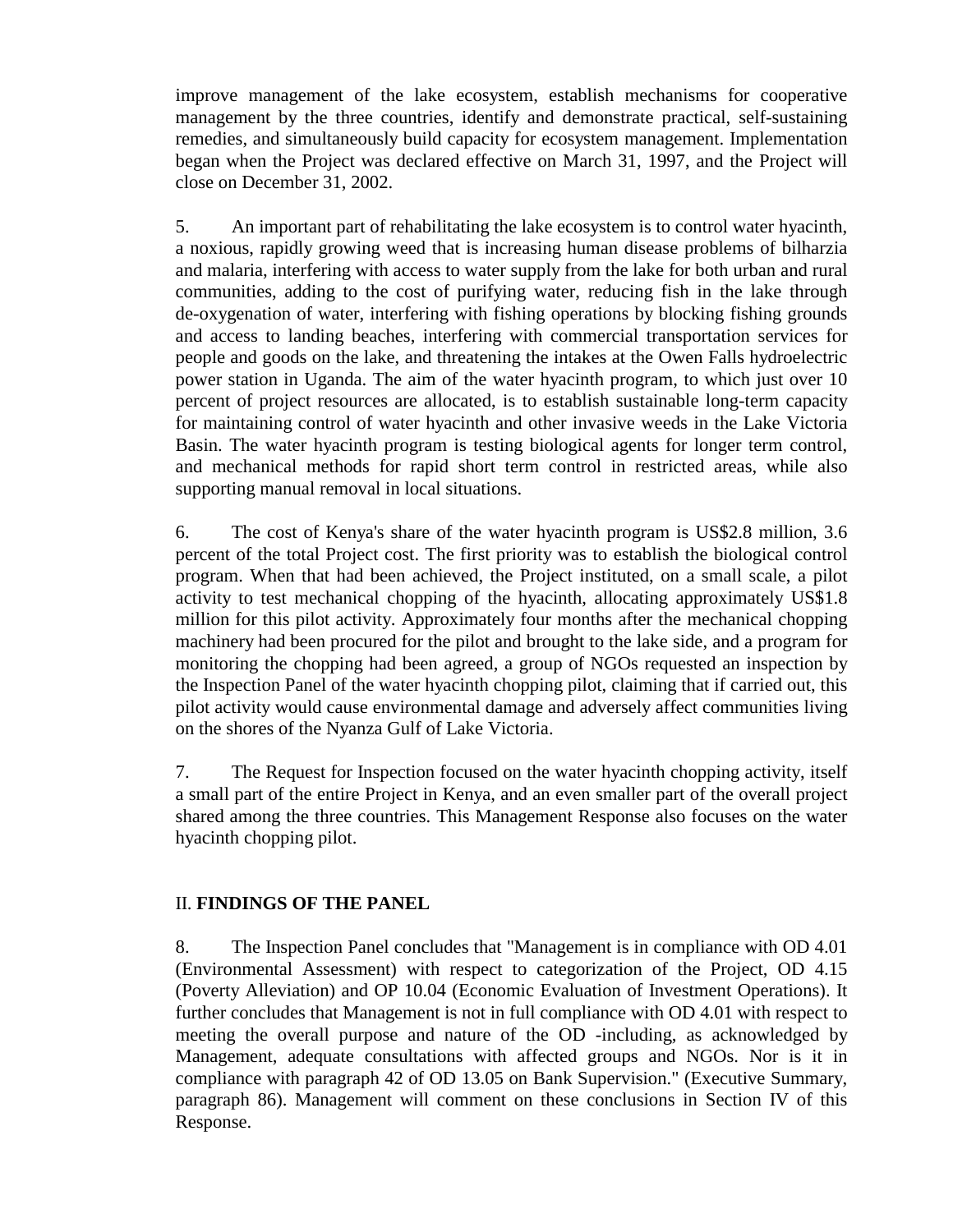#### **III. RECOMMENDED ACTIONS IN RESPONSE TO THE PANEL'S FINDINGS**

and the

an ca 139

 $\mathbb{Z}^n \rightarrow \mathbb{R}$ 

9*. With respect to the water hyacinth chopping contract,* in spite of establishment by the Borrower, in consultation with the Bank, of the arrangements for collecting baseline data prior to its implementation (from December 1999 to April 2000), in the event the data collected were not adequate to establish a baseline. Nevertheless, Management believes that it is important to continue efforts to measure water quality and other variables in the area where the chopping pilot took place, in order to be aware of, and to take action regarding, any unforeseen adverse outcomes. Therefore it has insisted, in the last supervision mission of the Project (June, 2000), that monitoring of water quality in the area where the mechanical chopping took place continue, and that the Kenya Fisheries Management Research Institute carry out measurements of indicators of biodiversity. Management is committed to seeing the process through to completion, and will continue to review the activities of the monitoring group. The water quality study in Uganda will likewise continue until completion, studying the impact on water quality, biodiversity and fisheries, of the collapse of water hyacinth in four sheltered bays, under the influence of biological control. Progress of these studies will be reviewed over succeeding months, and particularly during the supervision missions for Tanzania and Uganda, respectively February 12-23 and March 26-April 6, 2001 (the Project Executive Director for the Borrower will be present, following the arrangement of the past two years), and during the supervision mission in Kenya itself, set for May 14-25, 2001.

10. *With respect to monitoring the spread of water hyacinth,* in the context of supervision missions, Management has agreed with all three countries that they would establish and maintain a vigilant surveillance and response program for this purpose, tracking the movement of large infestations, projecting likely patterns of resurgence, and taking rapid action with biological control measures. In January 2000, Tanzania agreed to set up a national surveillance system by June 2000, and carry out a mapping of the location of major remaining hyacinth mats along the entire shoreline by January 2001. At that time, Management advocated exploring the use of satellite images taken at regular intervals, supplemented by information derived from local communities drawn together through the active Fisheries Extension network. By the time of the supervision mission in Kenya (June 2000); it was evident from preliminary studies that remote sensing imagery was costly and of limited value for tracking the movement and extent of water hyacinth and projecting its resurgence. It was therefore agreed that systematic aerial surveys would be undertaken every six months supplemented by ground truthing by boat, and by reporting from local communities. The efficacy of this surveillance system has not yet been reviewed, but Management concurs with the Inspection Panel that constant vigilance will be needed to direct appropriate responses in a timely fashion.

11*. With respect to community participation in the Project,* from the outset Management has recognized the importance of involving communities, their representatives, and Non-Governmental Organizations (NGOs) in every aspect of the Project, and has initiated numerous measures, with respect to both the three countries and the NGOs, to ensure the latter's involvement. Management notes that Project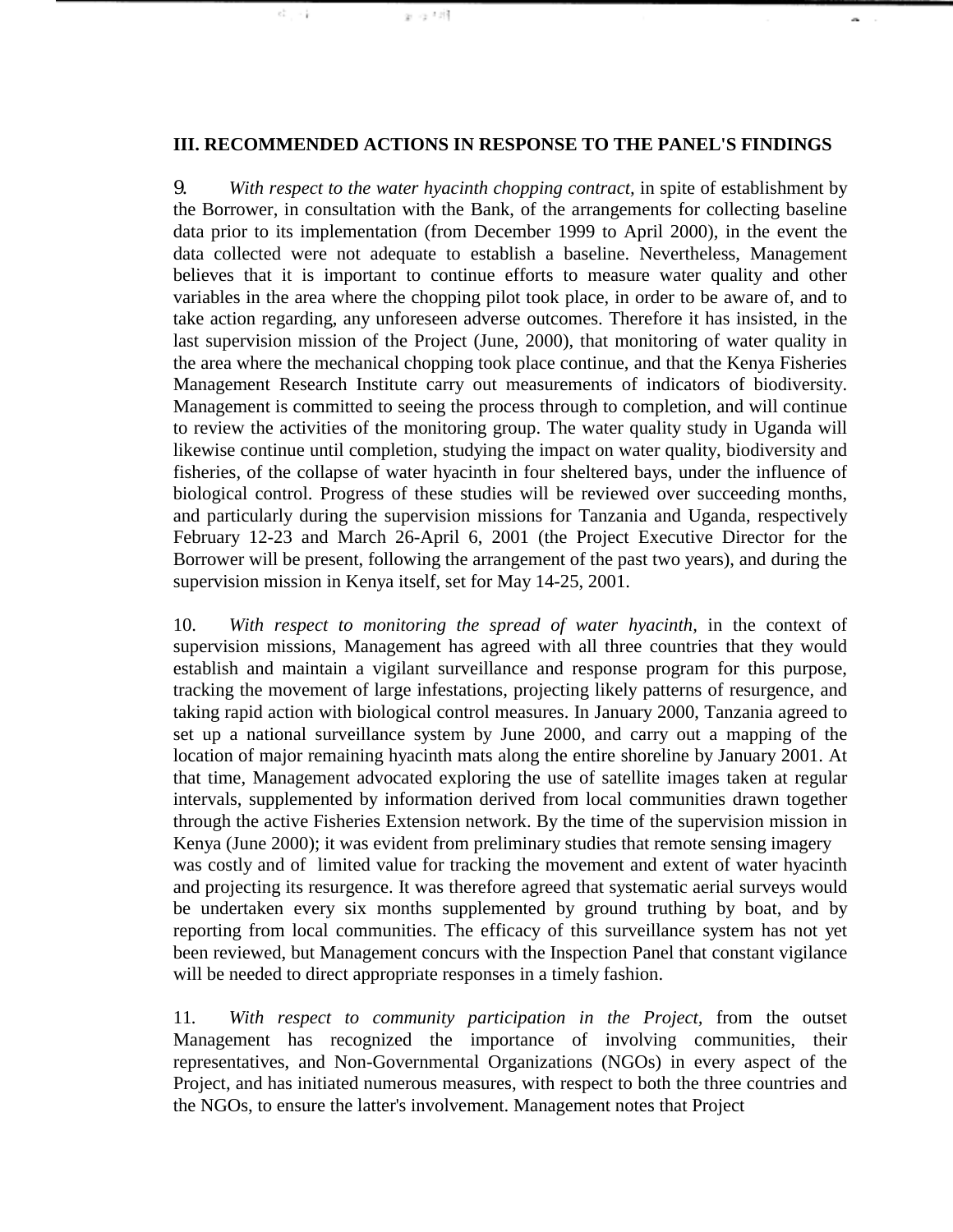implementation in all three countries has fallen short of attaining the desired degree of community involvement. Kenya has arguably made less progress in this regard than the other two countries. Management has initiated, and will continue to follow up on, the following additional actions under the LVEMP to deepen community participation:

(i) Beginning in 1999, in all three countries, mini-supervision missions for the LVEMP by the NGO coordinators in the IDA Country Offices in Uganda and Kenya have been undertaken specifically to look at Project compliance with community participation in its activities. The first such mission in Kenya was carried out November 18-24, 1999. These mini-missions occur approximately 6 months after the full Project Supervision Missions in Tanzania, Kenya and Uganda. The latter also include community participation specialists in the supervision teams, who review progress on community micro-projects, community manual control of water hyacinth and participation in biological control, and community involvement in every aspect of the Project.

(ii) At Management urging, each of the three countries has agreed to recruit Community Development Officers to work in the Project Management Units to assist the various Project components and the community of NGOs and Community Based Organizations (CBOs) in finding avenues for taking advantage of the abilities and comparative strengths of these community-oriented groups. All three countries now have such Community Development Officers in place. In Kenya, the Community Development Officer was appointed in April, 2000.

(iii) Membership of IDA/GEF supervision teams in all three countries has been extended to include observers from the NGO community. The leading NGO, OSIENALA $1<sup>1</sup>$  (which was also among the participants in the Request for Inspection) was one of the invited NGOs that participated as an observer in the June 2000 supervision mission in Kenya. This practice will be continued.

(iv) Management urged the new Project Community Participation Officers to organize meetings with the leaders for all Project Components and relevant NGO/CBOs in the Lake Victoria Basin (participants identified and invited by a committee of NGOs themselves) to begin to link the work being done by the three countries' agencies in each,of the Project Components with NGO/CBOs having compatible skills and presence on the ground to facilitate Project activities. Initial meetings have now been held in Kenya and Uganda, and are expected to continue.

.

-

<sup>&</sup>lt;sup>1</sup> Management has been in continuous contact with OSIENALA ("Friends of Lake Victoria") since project preparation during 1985. Among other things, OSIENALA contributed a favorable statement about the project to an NGO forum at the GEF annual meeting at Bank HQ in 1996; at the invitation of the Bank's supervision team chaired an open meeting of 15 representatives of NGOs and CBOs with 10 staff from the Borrower's project implementing agencies to discuss the project during the supervision mission of May, 1998; participated in the video-conference of August 1999 regarding the water hyacinth chopping contract and agreed to take part in the extended monitoring group; withdrew from the monitoring group in spite of Management's two letters urging them to reconsider (October and November 1999); joined the group of NGOs supporting the Request for Inspection (October1999); and subsequently participated, at Management invitation, in the supervision mission of June, 2000.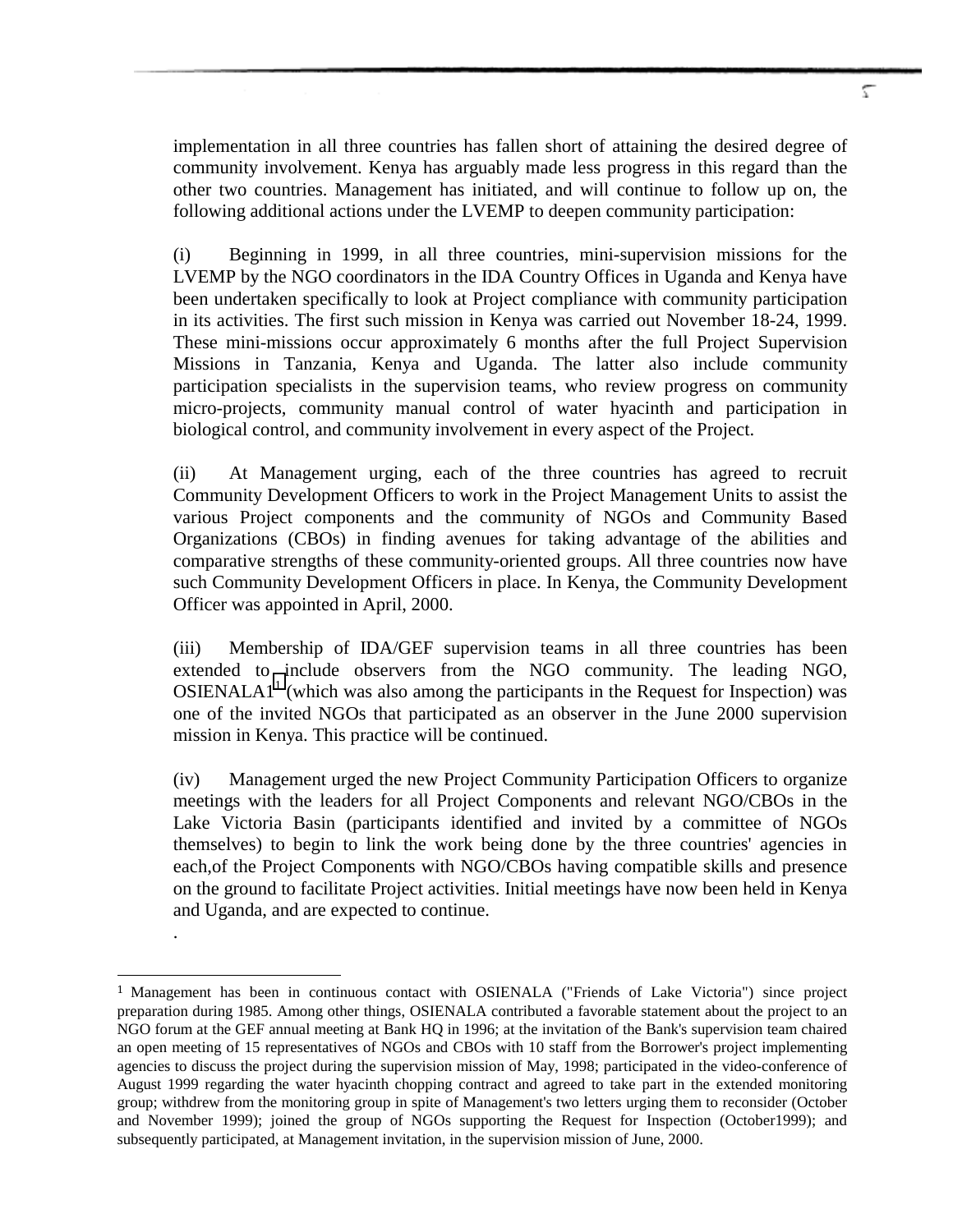(v) Following the Mid Term Review in 1999, Management has promoted a new approach for preparation of the next phase of investment activities in the Lake Victoria Basin. At its heart, this approach relies on identifying and harmonizing a common vision among all stakeholders in the project area before any project is prepared. In response to Management's initiative, the Norwegian Agency for Development Cooperation (NORAD) has agreed to provide financial support for strengthening community participation in preparation of this new, long-term vision. The process would be in the hands of the stakeholders themselves, and implementation is due to begin in the first quarter of CY2001. The process acknowledges local preferences for establishing a general consensus first, before going on to subsequent planning phases. The vision developed by the stakeholders will be a primary input into planning by the Borrower for the next phase of the project. Management will monitor this process.

12*. With respect to broader Project supervision,* in February 1999, Management initiated the practice, during its supervision missions, of having the Executive Directors of the Project Management Units for all three countries participate in supervision in each of the three countries. Management believes this practice enables lessons from each country to be shared with all three, and that the comparisons they are able to make of relative progress of the project in each country increase peer pressure on all three Directors. Management will continue this practice.

- 13. To summarize, Management's recommended actions include:
- continuing the program of monitoring of the areas where the pilot water hyacinth chopping took place, in order to be aware of, and to take action regarding, any unforeseen adverse outcomes;
- deepening and sustaining a vigilant surveillance and response program for monitoring the spread of water hyacinth;
- following up on five measures whose aim is to strengthen the Borrower's commitment to increase community participation in the Project; and
- sustaining the practice of having the Executive Directors of the Project Management Units for all three countries participate in supervision in each of the three countries.

### **IV COMMENTS ON THE PANEL'S OTHER FINDINGS**

14. In Part IV, Management addresses some of the findings of the Panel. It notes at the outset that the Request for Inspection addressed the pilot water hyacinth chopping contract, which is part of the water hyacinth control component of Kenya's share in the multi-component, three-country Lake Victoria Environmental Management Project, and did not address wider matters of Project supervision. It acknowledges that the water hyacinth chopping pilot has been inconclusive with respect to its impact on water quality because baseline data needed to establish that impact were not collected adequately.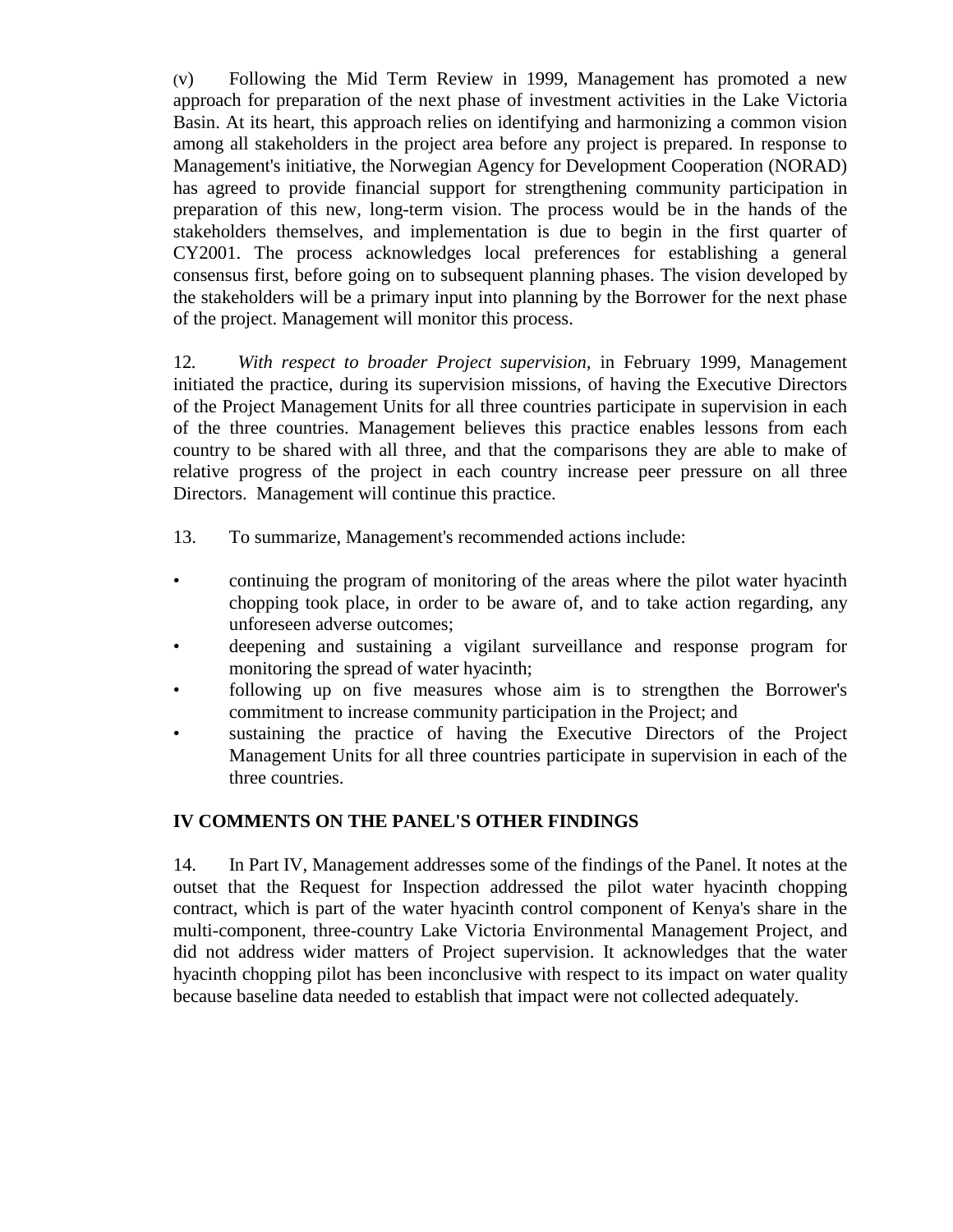### *Panel Findings of Compliance*

15. Management notes the Panel's findings that Management is in compliance with OD4.01 (Environmental Assessment) with respect to categorization of the Project, OD 4.15 (Poverty Alleviation), and OP 10.04 (Economic Evaluation of Investment Operations).

# *Panel Findings of Non-Compliance*

16. Management disagrees with the Panel's conclusions that Management is not in full compliance with OD 4.01 (Environmental Assessment), and with paragraph 42 of OD 13.05 (Project Supervision), for the following reasons.

17. Compliance with OD 4. 01 (Environmental Assessment): The Panel's conclusion of less than full compliance is based on the following: (4) that "some consultations should have been undertaken not only with experts but also with potentially affected people, as required in paragraph 19 of OD 4.01"; (b) that "there was no prior review of the environmental consequences of the [water hyacinth mechanical chopping] method"; and (c) that "environmental and other data needed for a subsequent assessment of the method have not been obtained."

18. With respect to *consultations with potentially affected people*, Management stated in its original response (December 20, 1999) its view that more could have been done by the Borrower to inform the public of the purpose of the water hyacinth chopping tender. Management believes, however, that its own actions aimed at ensuring adequate consultation were substantial, and in fulfillment of its responsibilities under OD 4.01. To this end, Management's many actions included the following examples, drawn from Project files made available to the Panel:

(a) *with respect to consultations about the water hyacinth chopping contract:*

(i) Conducting a dialogue with the Honorable Professor P. Anyang' Nyong'o by letter regarding his concerns about the water hyacinth chopping contract (September 1, 1998 and July 30, 1999), conveying his concerns to the Borrower, and encouraging him to continue his contacts with the Borrower on the issues.

(ii) On August 4, 1999, four months before chopping began, requesting and obtaining the agreement of the hyacinth chopping contractor to make himself and his staff in Kenya available for discussion with Professor Nyong'o.

(iii) On August 13, 1999, initiating a video-conference with the Borrower, Project management, scientists and NGOs, which resulted in an agreement to expand the monitoring of the water hyacinth chopping contract to include community groups and other independent monitors.

(iv) On September 13, 1999, writing to the Borrower's Project management unit underlining the importance of their involving the communities in Project-wide activities, and specifically in the monitoring of the water hyacinth chopping activities.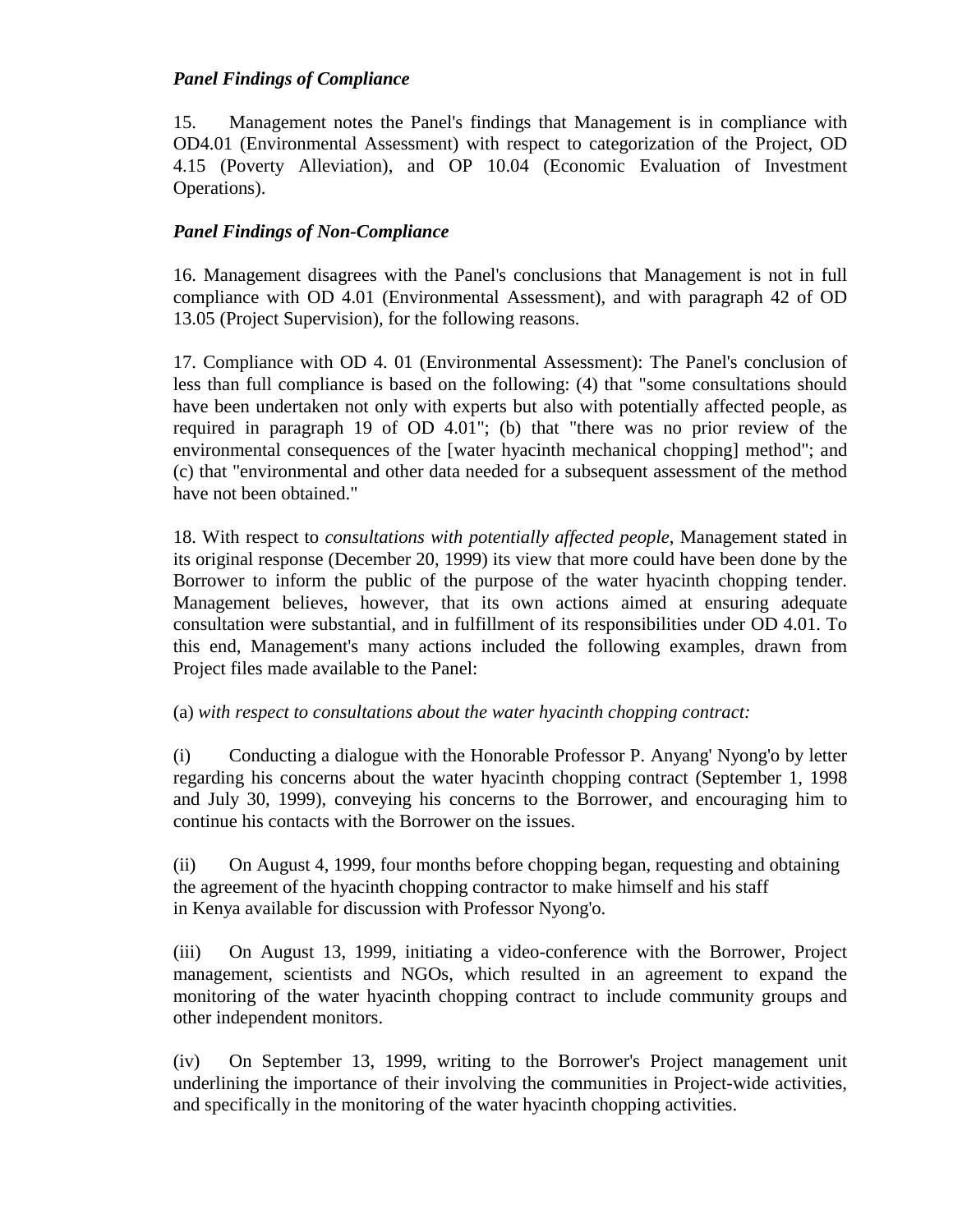(v) In October and November 1999 sending letters urging leading NGO OSIENALA to reconsider its decision to withdraw from the monitoring group (the NGO withdrew in spite of Management's urging). ',

(vi) In December 1999, writing to the responsible Ministry of the Borrower urging their full support for the work of the monitoring group reviewing the water hyacinth chopping contract.

(b) *with respect to community consultations in the wider Project:*

(vii) Providing in the Project from the outset a substantial level of funding for workshops and other community consultation activities, as well as community participation in virtually every aspect of the Project, and conveying repeatedly to both the Borrower and the NGOs the expectation that these funds would be used (e.g. letter to leading NGO OSIENALA February 28, 1996, referred to the Borrower).

(viii) The first supervision aide-memoire (left with the Borrower on November 8, 1997) underlined the priority for Project Management to:

- organize workshops to raise the awareness of communities on the objectives of LVEMP and their involvement;
- support NGOs and CBOs that had the capability to organize workshops and awareness campaigns on Lake Victoria environmental problems, so as to make use of their comparative advantage in working with communities;
- hold quarterly workshops to bring together personnel from the implementing agencies, NGOs and CBOs to exchange ideas, share knowledge and experiences, and plan activities together;
- arrange for key Project personnel to undergo training in community participation by professional trainers; and
- arrange for collaboration between agencies implementing LVEMP and those implementing other projects in matters concerning community participation.

(ix) During the next supervision mission in May, 1998, the Bank team convened an open meeting with about 10 field staff from the implementing agencies and 15 representatives from several NGOs, CBOs and communities to discuss LVEMP implementation issues and solicit their views for achieving greater community involvement in Project activities; the supervision aide-memoire (left with the Borrower on May 9, 1998) expressed the urgency of carrying out all the community consultation activities envisaged in the Project; emphasized the need for the Borrower to establish verifiable community participation performance indicators to be monitored during Project implementation under each Project component; pressed for urgent community education and involvement in the water hyacinth control program; and recorded Management's pursuit of NORAD funding for community participation officers to be established in the Project.

(x) Pressing similar concerns in the supervision aide-memoire left with the Borrower on June 16, 1999.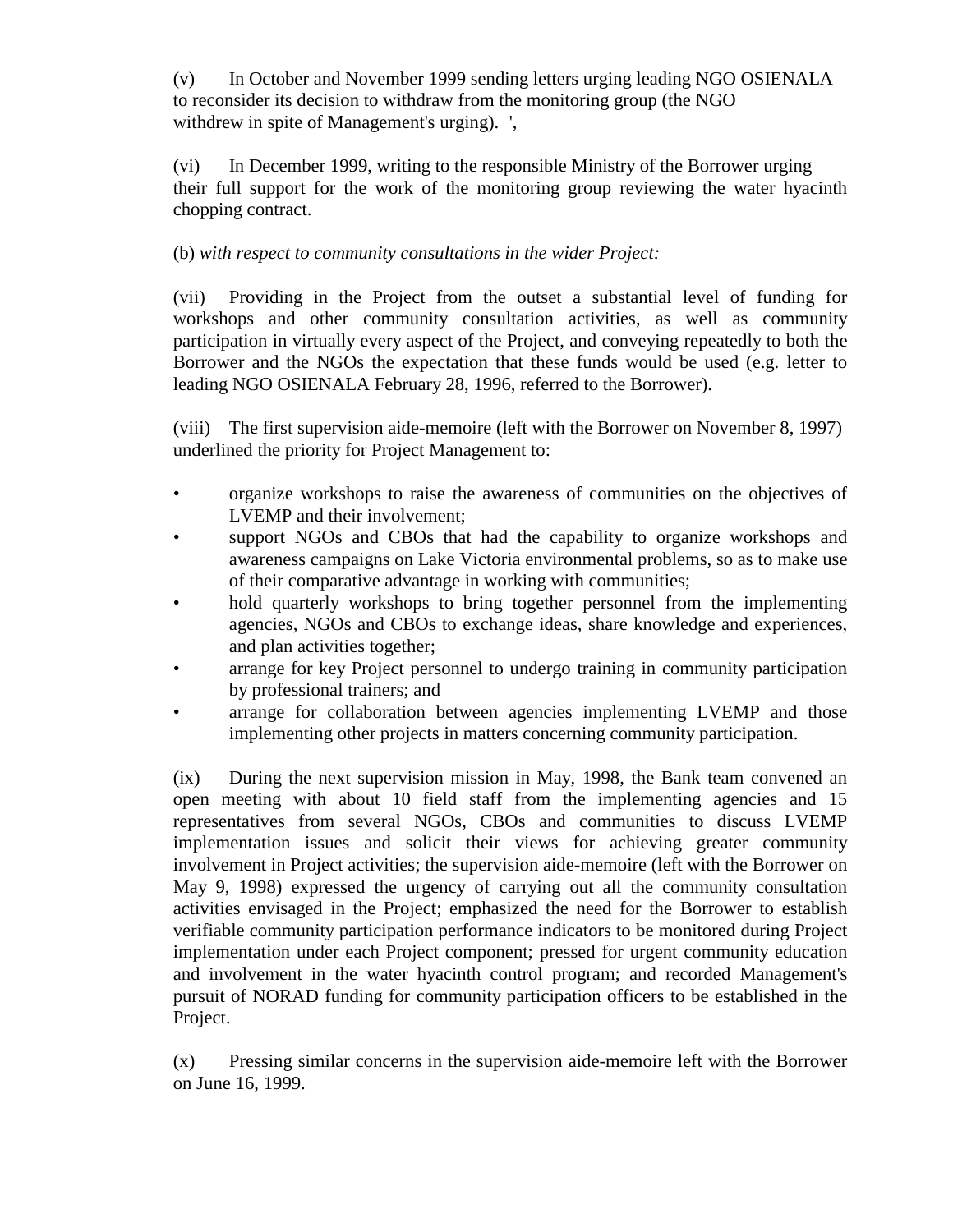(xi) Instructing the NGO coordinator in Nairobi to keep the Project compliance with community participation under continuous review, and starting in 1999 to undertake minisupervision missions focusing particularly on this aspect of the Project.

19. With respect to *prior review of the environmental consequences of the water hyacinth mechanical chopping method,* Management, in its original response, described its extensive consultations with leading scientists and practitioners about four sets of technical issues relating to chopping water hyacinth, and how these consultations led Management to conclude that it was acceptable to proceed with a pilot chopping contract to round out testing of other hyacinth control methods already under way around the lake. The original Management response noted that concerns addressed included regeneration of chopped hyacinth, de-oxygenation of water, effects on fish possibly sheltering under the hyacinth mats, and return of nutrients to the water following chopping. Contrary to the Panel's assertion in paragraph 36 of its Investigation Report, all of these address possible specific local effects of water hyacinth chopping.

20. Management does not agree with the Panel that there is no official documentary support for the prior technical consultation process (Panel Report, para. 69, p. 25). In fact, documentation of three separate consultations during 1997 and 1999 with one of the leading scientists was in the files reviewed by the Panel, and in addition was sent to the Panel on September 13, 2000. That documentation demonstrates clearly that the consultations were about possible specific local effects of hyacinth chopping. The documentation also shows that other issues were raised in the consultations, including heavy metals. Most of the other consultations took place during conferences or joint travel with the specialists, and Borrower's officials involved in Project implementation, although notes of the consultations were not formally recorded. Bank staff also relied on the findings and conclusions included in published studies in this field. These were referred to in the original Management response. Furthermore, Management had estimated the economic costs of water hyacinth infestations, as well as the costs of alternative water hyacinth control methods (all data provided in the original Management response). Management believes that it established clearly the need for conducting the pilot (not enough data available to assess the hyacinth control method to be tested), the basic conditions for safe conduct of the pilot, and the arrangements for monitoring the pilot (see below). The Inspection Panel concurred with Management that its pilot approach, viewed as an "environmental-assessment-in-the-making", was acceptable (Panel Report Executive Summary, paragraph 47).

21. With respect to *outcome of the monitoring process,* Management acknowledges that the team of scientists set up in July/August 1999 did not, over the next four months, gather adequate baseline data prior to the commencement of the chopping activities in December 1999. As a result, it has not been possible to carry out an adequate assessment of the environmental sustainability of the water hyacinth chopping pilot, which was implemented between December 1999 and April 2000, because the data gathered subsequently cannot be compared with conditions before chopping, which were not adequately measured and documented. Management believes, however, that its actions in laying the groundwork for monitoring, initiating the process, and following it through its initial stages and subsequently, represented a full discharge of its responsibilities and that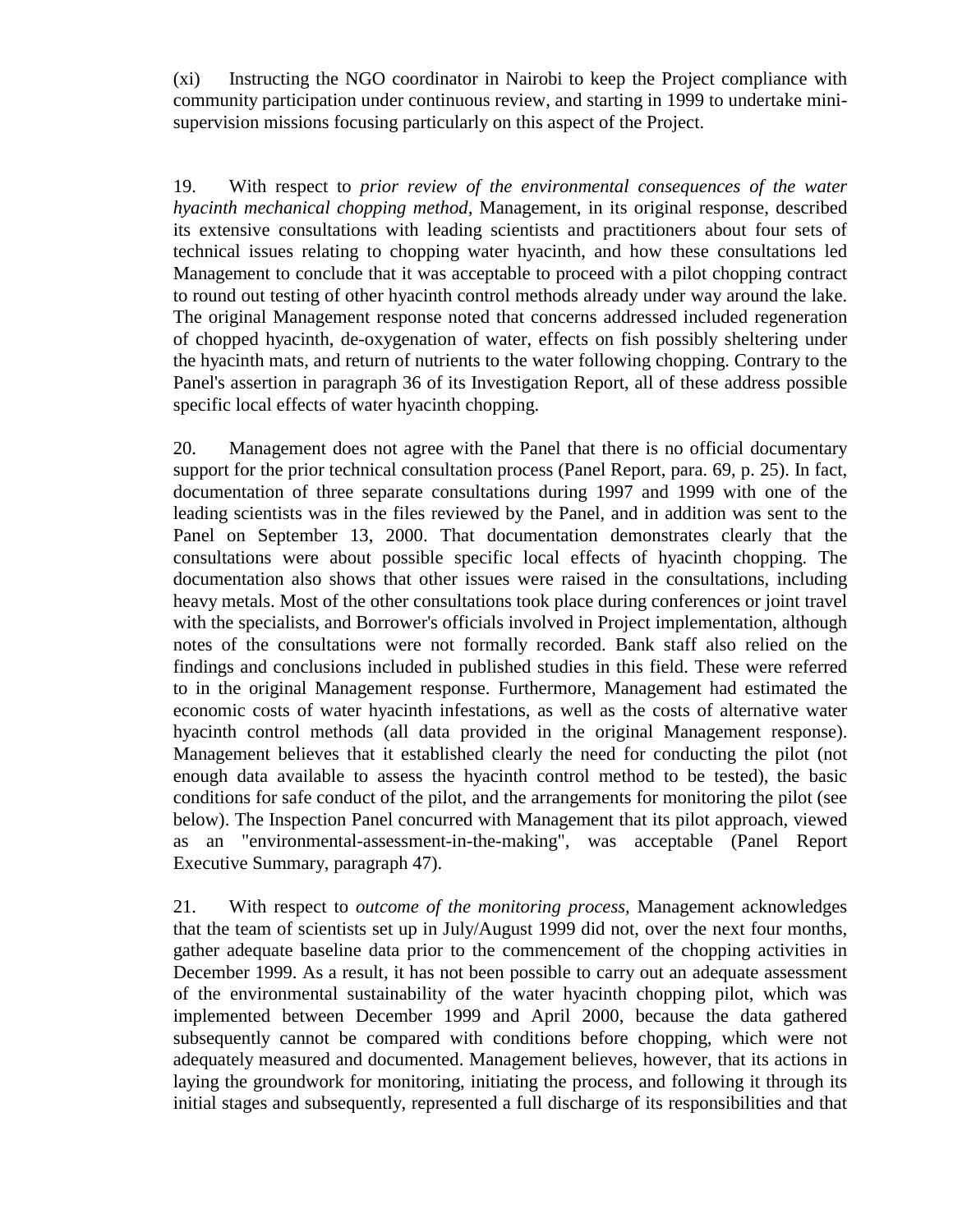it exercised due diligence in pursuing the matter; that in spite of taking a number of actions to ensure adequate monitoring (laid out below in paragraph 23), there were no indications that there were any problems with the progress of monitoring until after the chopping was under implementation (even in the report of the monitoring group reviewed in January, 2000).

22. *Compliance with paragraph 42 of OD 13.05 (Project Supervision):* The Panel's conclusion of less than full compliance is based on the following: (a) that "supervision of I the design and data collection systems for the pilot was inadequate and ...supervision of the implementation of the monitoring systems was also inadequate"; and (b) that paragraph 42 of "expressions of optimism and confidence on the status of the Kenya portion of the Project contained in the 1999 Aide Memoire, and in the transmittal letter, could, and in the Panel's view, did mislead Project Management and lull it into complacency". Management finds no evidence for the Panel's finding of general non-compliance with paragraph 42 of OD 13.05 (Project Supervision).

23. With respect to *the design and implementation of the monitoring of the water hyacinth chopping contract,* Management has described in its original response, (December 20, 1999) why it believes its supervision of the chopping contract fulfilled its supervision obligations. In pursuit of ensuring a satisfactory monitoring process, Management's actions included the following examples, drawn from Project files made available to the Inspection Panel:

(i) repeatedly urging the Borrower, in supervision Aides-Memoire of November 8, 1997, May 9, 1998, and June 16, 1999, to accelerate procurement of laboratory construction and equipment and other requisites for satisfactory water analysis;

(ii) in June 1999 identifying possible constraints to the water hyacinth monitoring program, and proposing (Aide-Memoire of June 16, 1999) action to address these constraints, which the Borrower took;

(iii) in particular, reaching agreement with the Borrower on backup water quality analysis protocols with laboratories and water quality specialists in all three countries, in the event that the staff of the new laboratory in Kisumu proved insufficiently experienced for the work. These protocols are fully in line with standard methods as set out in the joint publication of the American Public Health Association (APHA), American Water Works Association (AWWA), and Water and Environment Federation (WEF), *Standard Methods for Examination of Water and Waste Water, 20fl'* Edition, 1998. Based on these scientific norms, using the Winkler method for measuring dissolved oxygen, Management disagrees with the Panel's view that the lapse of time implied by transporting samples to more

distant laboratories itself vitiates the result, and maintains its view that accepted standard methods are adequate to deal with such time lapses;

- (iv) agreeing with the team of scientists a timetable for monitoring activities;
- (v) reviewing (in January 2000) a report from the monitoring group that gave no indications of lack of support by the Borrower, or difficulties in collecting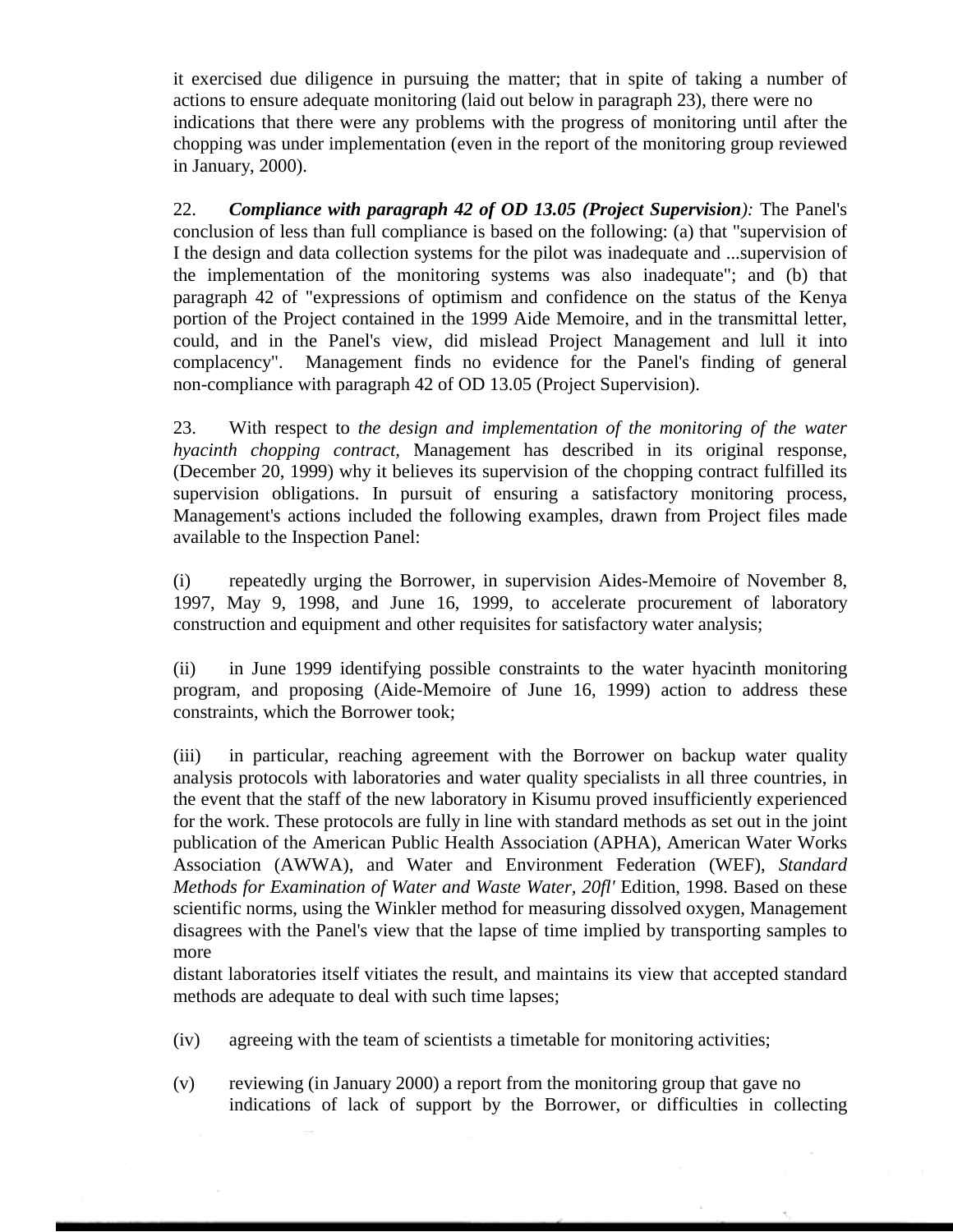information;

(vi) independently agreeing with the Fisheries Research Institute in Uganda in May 1999 that they would ,assess the effects on water quality, biodiversity, and fisheries of the "massive collapse" of water hyacinth biomass in sheltered bays as a result of the combined effects of biological control and hydrological conditions in and around Uganda's lake waters.

24. With respect to the *tone of the 1999 Aide Memoire and transmittal letter, and its effects on Project Management,* Management disagrees with the Panel's view that Project Management could have been lulled into complacency by the tone of the letter, or that any actions of Bank Management could be construed as *encouraging complacency*. In support of this view, Management makes the following points (all supported by documents included in Project files made available to the Panel):

(i) The Project includes a wide range of initiatives, implemented by numerous agencies. In the 1999 Aide Memoire, as with all its communications with the Borrower Management made favorable comments where progress was being made, and drew attention to problems where these were identified. More importantly, the Aide Memoire itself listed numerous actions that were to be undertaken urgently, most within two months of the end of the mission. For the Water Quality Monitoring component of the Project alone, the Aide Memoire listed six actions, five of which were to be completed within the two subsequent months. On August 3, six weeks following the Aide Memoire, Management sent the Borrower a letter requesting an update on key actions with respect to the Water Quality monitoring component discussed and agreed during the Review. In the letter the Bank stated that if the agency concerned had not yet acted on the matter of availability of vessels, an alternative agency should be found to ensure their availability.

(ii) Based on the 1999 supervision review (which was also the Mid-Term Review of the Project), Management rated overall implementation progress as Unsatisfactory, and in particular rated progress on the water quality component as Unsatisfactory, and conveyed these concerns to the Borrower both during the review mission and in subsequent *communications.*

(iii) Within three months of the review mission, several critical procurement matters relating to water quality had been accomplished, which were in part the result of the review itself, and in part the result of the replacement of the Project procurement officer. One month prior to the review, Management had given its no objection to hiring a new procurement officer, following the application of consistent pressure in the context of Management's Project contacts (which are continuous throughout the year and not confined to supervision missions).

(iv) Within one year of the review mission, as a result of restructuring of the Project by agreement between Management and the Borrower, disbursements under the Project in Kenya had increased by 240 percent. This accomplishment, leaving Kenya still significantly behind the other two countries, nevertheless demonstrates that Management did not lull the Borrower into complacency. This improvement in implementation performance was achieved following a lengthy involvement by Management (at least six months prior to the review mission) working with the Borrower to resolve severe